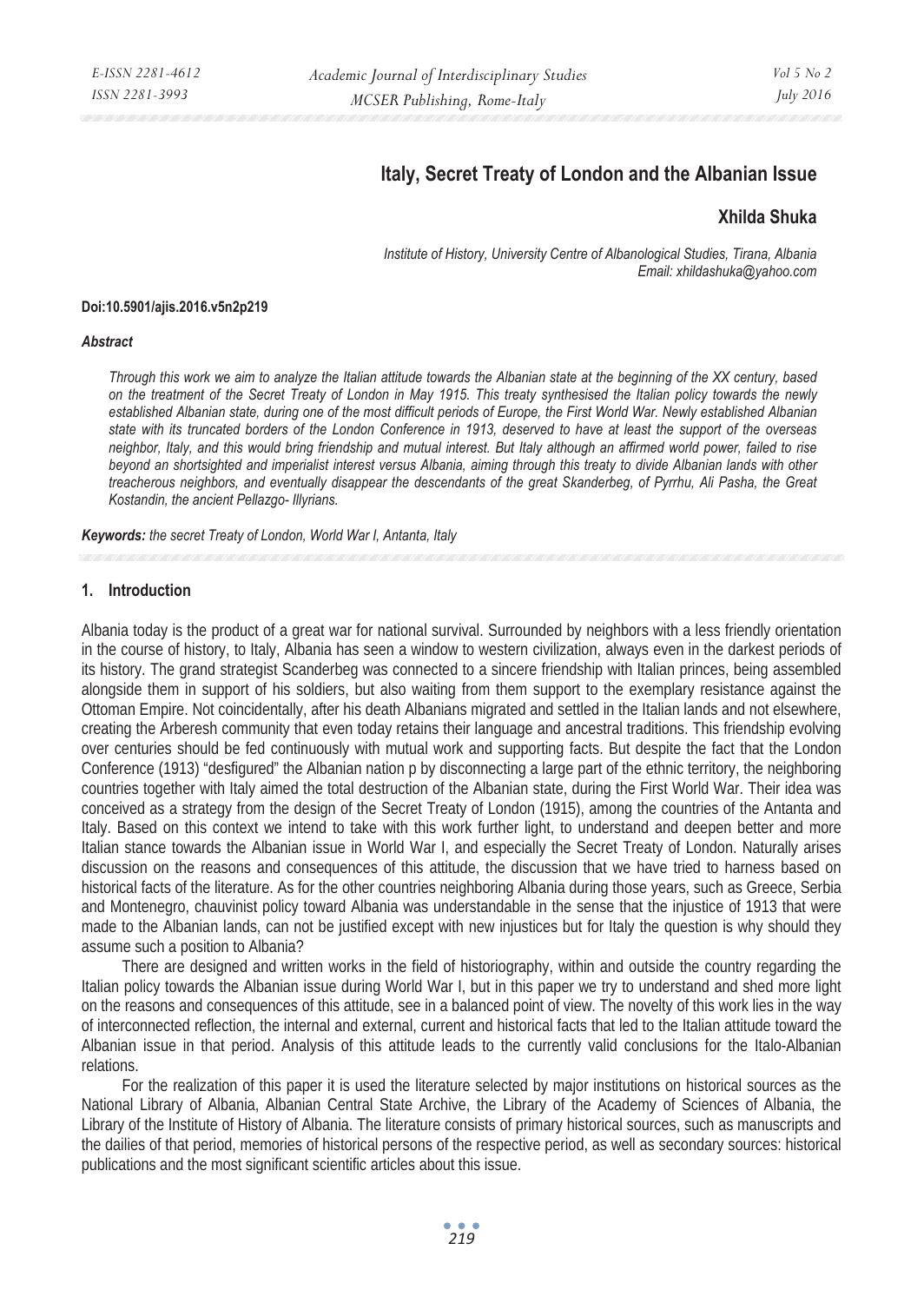## **2. Italy and World War I**

The beginning of World War I in 1914 found Italy in a neutral position. It had previously been a member of the Triple Alliance in a block with Germany and Austro-Hungary (Albanian issue in international acts (1867-1912), V. I, d. nr.30 pp. 296-299). But because of contradictions between Italy and Austria-Hungary this alliance could not be seen as "natural". With the onset of war Italy was not relocated to the side of Germany and Austro-Hungary configuring separation. It could not join in a war that Germany and Austro-Hungary had begun against other Powers headed precisely by England, which conflicted with the old provisions (1882) of the Triple Alliance. According to the Austro-Italian agreement of parity in the Balkan Peninsula, in December 1909, Austria-Hungary had to make aware Italy for the war against Serbia; which they did not execute, creating a legal basis for Italy to withdraw from the Triple Alliance and to reserve to play in the international plan the role of a great independent power.

On April 26, 1915, France, Britain and Russia (grouping of Antanta) concluded a deal with Italy, the secret Treaty of London, so that Italy entered the war alongside them. Italy had set as a condition the fulfillment of certain strong requirements; among other things, they wanted all the Dalmatian coast of Croatia, most of the Istrian peninsula, as well as important territories from Albania (Andelman, 2008, p.214).

Only a month after the signing of this treaty Italy sided with her military forces alongside the Antanta group.

This designation stems from the Treaty of London, because here were held negotiations on the terms of participation of Italy in World War I. There was signed the relevant treaty, too, and also in London was made the decision by all the signatories, to keep secret the contents of the treaty (Çami, 2007, pp.59-60). Antanta's powers engage to support at the end of the war, political and territorial claims of the Italian government of the time, listed in the Treaty.

Pact of London was a secret agreement concluded between the Antanta's Powers and Italy to meet the claims of the latter on the Dalmatian coast in general and expansionist designs in Albania in particular, taking into account the chauvinist desires of Serbia, Montenegro and Greece. According to item 5 of the Treaty, the Albanian coast of the outpouring of Buna to the loss of Drini in Shëngjin was supposed to be part of Serbia and Montenegro, in paragraph 6 it was determined that Vlora and Sazan would be part of Italy, according to paragraph 7 Italy could not oppose the desire of England, France and Russia to give Serbia and Montenegro the noth part of Albania and Greece the southern part, while in the Centre would be created an "autonomous" Albanian state that would be under the auspices of Italy. Among these requirements we can notice the Italian expansionist greed for setting Vlora and its province under the Italian sovereignty, and this was a greed which allowed the devision of the territory of the Albanian state of 1913 (Çami, 2007, p.60). Austrian party, members of the Old Triple Alliance together with Italy considered the involvement of Italy in the war alongside the Antanta, as a "betrayal". Even so it posed the question how it was possible for a country that for 15 years followed a foreign policy of reconciliation, quite unprepared for war, immediately decided to participate in it. Italian people in general did not like war, they did not want the measures affected by the Socialists and Catholics, the majority of Parliament did not like this, Giolotti, the politician with more prestige, whom some labeled as sold to the Germans, didn't want this too (Procacci, 2000 pp.494-495).

The camp of "pro-war" that included eminent names: like Albertini, director of the newspaper "Corriere della sera", Caesarea Baptist, socialist from Trento, Bisolatit, Salvemini, Gabriele D'Annunzio that held warmongering fiery speeches, and most recently, Benito Mussolini. This man, the most blatant recruit of Italian interventionist policy, had abandoned the Socialist Party in November 1914 and had established a newspaper of its own, "Popolo d'Italia", pages of which, preaching the resilience and revolutionary virtues of war. Crowds of students were encouraged in their "pro war" manifestations because the government and the court had already decided to exploit them to give the connotation of popular will to the decision that they had taken with the signing of the Treaty of London without the knowledge of Parliament and the country. Giolotti itself that was the most pessimists acknowledged that the war would not last three months, but three years. Perhaps the decisive element was the belief that a short and victorious war, with the establishment of a greater discipline in the country, will facilitate the evolution of an authoritarian state, which would give up the conservative forces of order in force and would clear the subversive threats. Therefore entry into the war was - one might even say, especially - a domestic policy action, some small handful of state barely dressed with legal forms. Giving full powers to the government was voted out in parliament by a very large majority, but it was only a Parliament, put under government's pressure and which had already lost his freedom. Perhaps seeing the internal consequences of entering into war, Giolotti, in May 1915, gave up from following up on his battle for any bias (Procacci, 2000 pp.495-497).

Both Blocks accelerated to use Albania each for themselves, and as a subject of their own military and political plans. Austro-Hungary, avoiding commitments taken at the London Conference on neutrality of the new state exerts pressure on Prince Vilhelm Vidi, in order for Albania to enter the conflict as an ally of the Central European empires.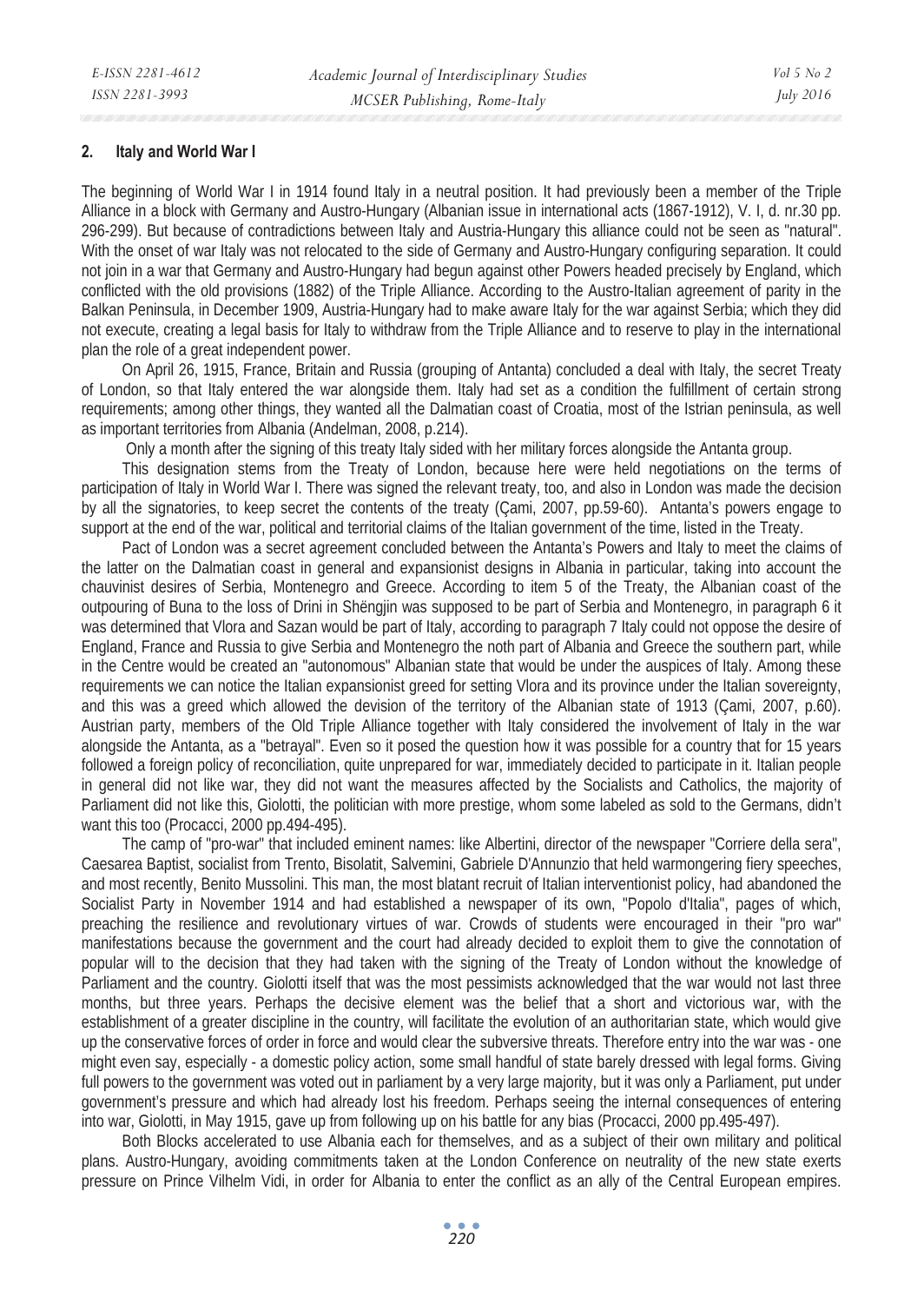Response of Vienna, which removes any financial support to the prince, pushing the latter to leave Albania together with his Cabinet (September 1, 1914), while Austro-Hungary, to conquer Albanian lands under the pretext of "autonomy of Albania".

Inside the country, the picture was bleaker, in the sense of great division, in central Albania were operating the groups of Haxhi Qamili, who aspired to return the Turkish. Esat Pasha was soldier of everyone except Albania, undermining the Albanian legitimate authority to decide the state power. Southern Albania was terrorized by "Vorio-Epirus"Greek gangs. Except Kosovo, Serbs sought the security zone in north placing their troops even inside Albanian territory. Montenegro aimed Shkodra by all means. While Korca region declared autonomy under French people who could make gifts this vessel of Albanian territories, according to their interest. Bulgarians stand ready to take any part of eastern Albania.

It was created a favorable international situation for the neighboring countries who coveted the territory of Albania, which was used at the beginning by the government of Rome and that of Athens. While neighbouring states like Serbia and Montenegro had entered the war since several months alongside the Antanta against Austria-Hungary and Italy knew they would be rewarded with the Dalmatian coast but certainly also with the Albanian lands. This was probably a "moral justification" for Italy to "protect" the Albanian lands, but also a " historic excuse" that if others would extort anything from Albania after the war, why Italy could not have its part as they had always sympathized this population; after all were they defending under their umbrella what others were leaving?! If other neighbors had extorted from Albania in 1913 vital part of it, why not Italy had not a "historic" right to take something after the war as a reward for its losses?! So Albania was seen as market stuff.

Antanta's Powers encouraged Greece to enter the war and for this they suggested on November 22, 1914, the annexation of southern Albania. Greek forces, although Greece remained neutral until 1917 under the pretext of protection from Albanian chaos and under the guise of autonomist "Vorio-Epirus" motion had advanced up in Vlora and their barbarity over the local population did not have an end and could not be compared. A large part of the Albanian population of Epirus that remained within ethnic territory after 1913 was forced by Greek forces to migrate and find shelter in olives of Vlora. When Greek troops advanced into south in October 1914, Italy though, still had not entered the war, sent its troops across the Adriatic and in October 1914 landed on the rocky, uninhabited island of Sazan, intentionally emptied by the Greeks some months before. On Christmas Day they seized Vlora and its surroundings ( Jacques, 1995, p.398) Italy found many pretexts to conquer Vlora, especially the "risk" that threatened Vlora by the Greek hosts that had invaded southern Albania, under the guise of armed "Vorio-Epirus"movement, and that at the end of September 1914 were near Berat. Meanwhile the Greek government invited the government of Rome to occupy Vlora, which Italy recognized as her own area. "Greece wants to arise such a situation from the present crisis that will allow Italy to be placed in Vlora," the Greek Prime Minister Venizelos stated to the Italian representative in Athens. With this action the Athens government intended to legislate the *de facto* occupation of southern Albania, having first obtained the approval of Italy, as the most interested power in here, and then the other powers. But the warring powers too, in October 1914, accepted Italy's request to occupy Vlora and recognized to Greece military occupation of two regions. Giirokastra and Korca (Albanian People's History v. III, p.157).

 Not without good reason, Italian Foreign Minister Sonnino, viewed Albania as a castle that had to be occupied before becoming a serious threat, if it was conquered by Austria. With this prospect in September 2014, Sonnino had written to Prime Minister Salandra, to support the need of occupation of Sazan and Vlore, without losing time.

After the occupation of the area of Vlora, the Italian Government, in the neutral position, continued discussions with the two warring blocs to increase its broadcasting extent. Earlier at the beginning of 1915, Roma had entered into diplomatic negotiations with Vienna, which lasted until April 8, 1915 (Çami, 1987, pp.155-158). Rome demanded some concessions to Vienna and some land owned by the Austro-Hungarian. Vienna in its proposals on 27 March 1915, inter alia, sought to guard the decisions of the London Conference of 1913. However, Rome presented its extended counterproposals, on April 8, 1915, asking the Vienna besides popular spots, to "not be interested at all in Albania" (Dervishi, 2006, p. 65).

Great Britain, France and Russia were more readily in comparison with Austria-Hungary to make concessions to Italy and to give an end to it's theretofore neutrality.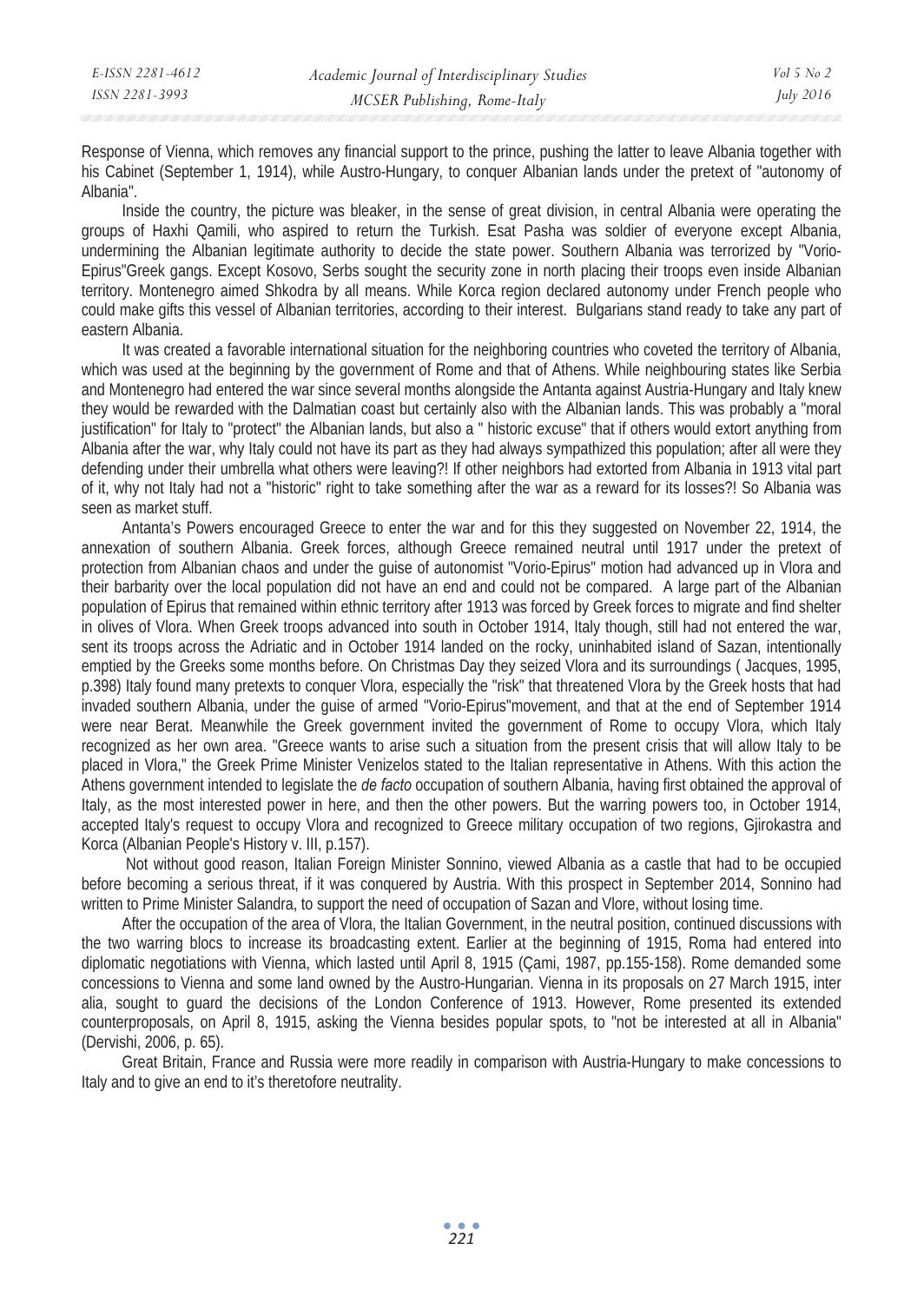## **3. The Secret Treaty of London and the Albanian Issue**

#### *3.1 Approval of Italian sovereignty over the region of Vlora*

Rome Government's willingness to enter to war appeared to the Antanta's Powers on March 4, 1915. Rome had done an attempt of this nature in August-September 1914. These initial steps served to the Government of Rome to understand the attitude of the Antanta's Powers for requirements that it spread as conditions to enter the war (Çami, 2007, p.60).

Antanta Powers Group, concerned to withdraw to war the Italian armed forces as soon as possible, was willing to support the requests submitted on March 4, 1915, by Italian diplomats. These requirements were ranked in 16 points. Three of them (points V, VI and VII), linked to the expansionist aims of Rome in Albania. Rome demanded that with the end of the war Italy must have sovereignty over Vlora and the province of the same name. It also demanded to have an Albanian state with very narrow borders, those of Middle "Muslim" Albania, and to offset the Albanian coast, that will not pass under the sovereignty of Italy ( Çami, 2007, f.61).

Other requirements of 4 March 1915 had to do with the passing of the provinces of the Austro-Hungarian Empire inhabited by the Italian or mixed population ethnically to Italian boundaries. It was also requested to pass the Adriatic Sea, strategically, in possession of Italy; that this could have recognized the right of preserving the balance of Mediterranean; Italy could take the part "that belonged to it" from the separation of areas of influence in the space of the Ottoman Empire and the division of colonies that Germany possessed in Africa ( Çami, 2007, p.61).

 Political forces in Italy, especially the military, were paying special attention to setting the province of Vlora under Italian sovereignty, for the great strategic importance it had in the Adriatic Sea.

Driven by these circumstances, diplomats of the Antanta approved this request of Rome. And hence the wording of this request in the secret Treaty of London was no different from that developed since March 4, 1915 from Italian diplomats. "Italy will take full sovereignty over Vlora, Sazan Island and over a vast territory, sufficient to ensure the protection of these points," it was said at the VI point of the Italian requirements of 4 March 1915 ( Sonnino, p.209) . It was not made any difference at the geographical territory over which was placed the sovereignty of Italy. In the north and east it would have as limit the River of Vjose, in south it could come up to Himare, just as the italians had requested on March 4th.

What was specified further at the Treaty of 26 April 1915 was only the south border of the expansion of the hinterland of Vlora. If the document of 4 March 1915 stated that the territory will be extended south "nearly in Himare" on the Treaty of 26 April was determined that this territory will be reached "nearly up to the northern border district of Himara"( Çami, 2007, p.62). Himara was excluded from the geographical space that would pass under the sovereignty of Italy. This allocation was requested by the British representative, E. Gray, who wanted to pass to Greece the entire Himara ( Sonnino, p.412).

Placement of Italian sovereignty over the region of Vlora was part of the requirements of Rome for the possession of the Adriatic Sea, possession which then had a more anti Austrian character than antislave. Consequently, none of the three Antanta's Powers did not oppose it. The Russian Empire itself acknowledged, though not without warning. Russia's representatives were precisely those adopting Rome's demand on Vlora related (more than their French and English counterpart), with other requirements of Italy in the eastern Adriatic coast, especially in the Dalmatian coast. Russian diplomacy was ready to accept the passage of Vlora province under the sovereignty of Italy with a view to Roma to give up or to limit its claims to Dalmatia, claims that conflicted with the plans of the Belgrade government. N. Pashiçit's government aimed to unite all territories of the Southern Slavs who were under Austro-Hungary into a single Yugoslav state, including Dalmatia, inhabited mainly by Croat ( Çami, 2007, p.61).

These circumstances prompted the Foreign Minister of the Russian Empire, S. Sazonovin, to value the the geostrategic importance that had Vlora and Pola on the Adriatic (from Italy) and undervalued the importance of the claims of Rome in Dalmatia. Unlike these assessments of Russian Minister of Foreign Affairs for Vlora, his Italian counterpart, S. Sonnino, in its diplomatic struggle disregarded the importance of Vlora "We can not acknowledge that Vlora really closes Adriatic", he claimed to the representatives of the allied powers of the future (especially those of Russia), when he had to undervalue the geostrategic importance of Vlora ( Çami, 2007, p.64) in order to raise the weight of demands that were rejected elsewhere for Italy.

After the discussion and approval of the request for transfer of Vlora and its province under Italian sovereignty was passed to review another request of the Italian diplomacy, in that for the establishment of the Albanian state and on its borders.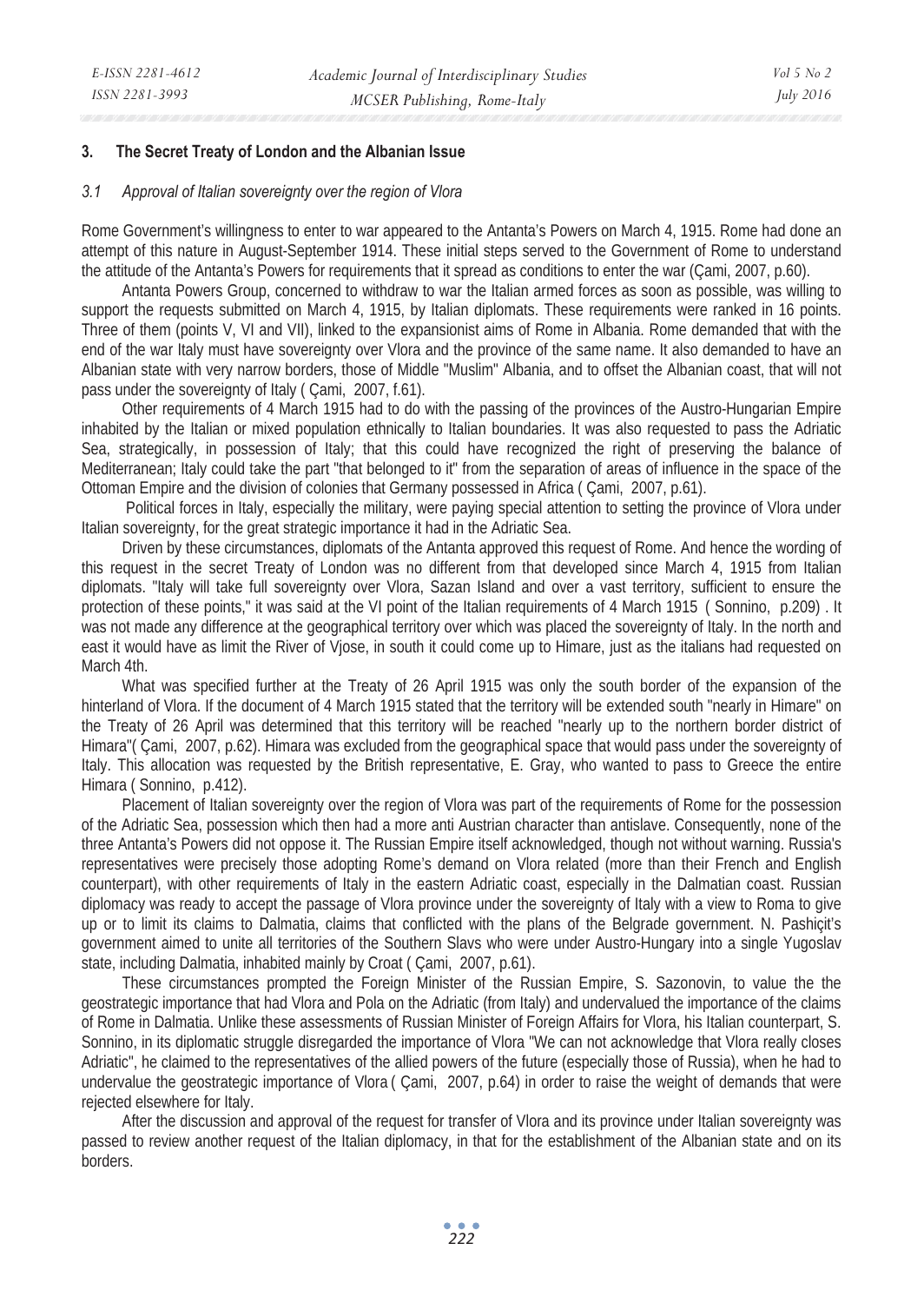## *3.2 The discussion on the borders of the new Albanian state*

Rome government's demands for the existence of the Albanian state ranked in paragraph V of the Italian requests of 4 March and it remained the same even at the Treaty of 26 April 1915. The document of March 4 declared: "The port of Durres belonged to independent Muslim state of Middle Albania". This was one of the requirements that sparked many discussions and debates" (Sonnino, dok.133, p.209).

In order to support the need for existence of this state, Rome diplomacy elaborated and "argumented" if in case against this request will react representatives of the Antanta's Powers. And there were reactions. Italian ambassador, G. Imperiali, predicted these in London. At first he had thought it would arouse objections only Italian requirements for the Austro-Hungarian territories inhabited by Slavs (Sonnino, dok.144, 175), while on March 13, 1915 he wrote to Rome: "I do not know why I have the impression that on this point", ie the existence of the Albanian state, "we may find resistance from the Antanta, which I think prefers more to satisfy the Serbian aspirations on Durres" (Sonnino, dok. 180).

It would be the Italian ambassador in the British capital the one that supported the claim of Rome; he presented to his interlocutors "arguments" of Italian diplomacy. What stands out among them is the rivalry of Italy for sharing Albania with Balkan neighbors especially the Italian-Serbian rivalry to divide the Middle Albania. In this case the diplomacy of Rome put the veil of "protector" for peace and Albanian Muslim population. The presence of this state, claimed Imperiali, will avoid "uprisings, fears and risks of continuing conflict between Christian elements and Muslim populations. For years Italy has always taken from Albania, particularly against the Muslim, the side of the defense of its political and religious independence and we can not stop feeling the moral duty of protecting these populations", stated Ambassador of Rome (Çami, 2007, p.65).

After this human "role" was passed in the real motives that had pushed Rome to demand the existence of an Albanian state on its Middle Albania borders. His presence "intended to serve as a buffer zone between Vlora (the surrounding territories), on the one hand, and Serbia, on the other hand, and to prevent that our possession of Vlora to be surrounded by Greece ( Sonnino, *dok.183.*) , Rome's diplomat stressed.

According to Rome's Government, Albanian "Muslim" state should play, therefore, the role of "defender" for Italian possession of Vlore, in the first place. However the Italian request for the presence of this Albanian state conflicted with the plans of the Antanta's Powers, for which state's territories should serve to satisfy the appetites of Italy but also of all neighboring countries. It even became an obstacle for combinations in a wider plane. It would not only prevent the emergence of Serbia in the Adriatic Sea (via Durres), but also the Antanta's powers would not be able to access the Albanian state lands to compensate Serbia and Greece for concessions that these would have make for Bulgaria in Macedonia, in order to recreate the Balkan alliance of 1912- 1913 (Çami, 2007, p.66). In such circumstances, the Antanta's diplomats were put in a difficult position, especially S. Sazonovi, to find the convenient solution. Russian Tsarist Empire Minister was against the creation of an Albanian state in the Middle Albania. "Albania must be devided between Greece and Serbia" (Çami, 2007, pp.66-67) he stated, on March 12, 1915, to the ambassadors of France and England in the Russian capital.

Meanwhile, Italy's readiness to enter the war brought the problem of redistricting Macedonia in the second plan in relation to the allocation of Dalmatia between Italy and Serbia. In this case Italy should definitely be satisfied, in order to withdraw it at war, but without desperating Serbia, which fought for months alongside the Antanta's Powers. In this way they added efforts to flatten the Italian-Serbian rivalry for Dalmatia as well as for Albania *(*L'intervento dell'Italia nei documenti segreti dell Intesa, dok.91, 1925).

These efforts for the existence or not of the Albanian state, continued until the end of March with mutual concessions. Approval of the Italian request for the establishment of Albanian state was followed by Italy's resignition from the requirement of southern Dalmatia. This part of Dalmatia (which starts north of the port of Split and continues along the coast up the Drin river spill) would be passed to Serbia and Montenegro (Sonnino, dok.215, 220, 221).

Regarding the so-called Albanian state, in point V of the Treaty of London it was declared: "The port of Durres belongs to the independent Muslim state of Albania" (Çami, 2007, p.67). After the request for the existence of "Albanian state" in the Middle Albania and after the aknowledgment of this request from prospective allies of Italy, Rome came up with a new goal. It requested the establishment of this "state" under the control or under the Italian protectorate. And they achieved this goal without any difficulty (Çami, 2007, p.68).

## *3.3 "The new Albanian state" under the Italian protectorate*

The new request for the establishment of the Albanian state under the protectorate of Italian diplomacy was followed by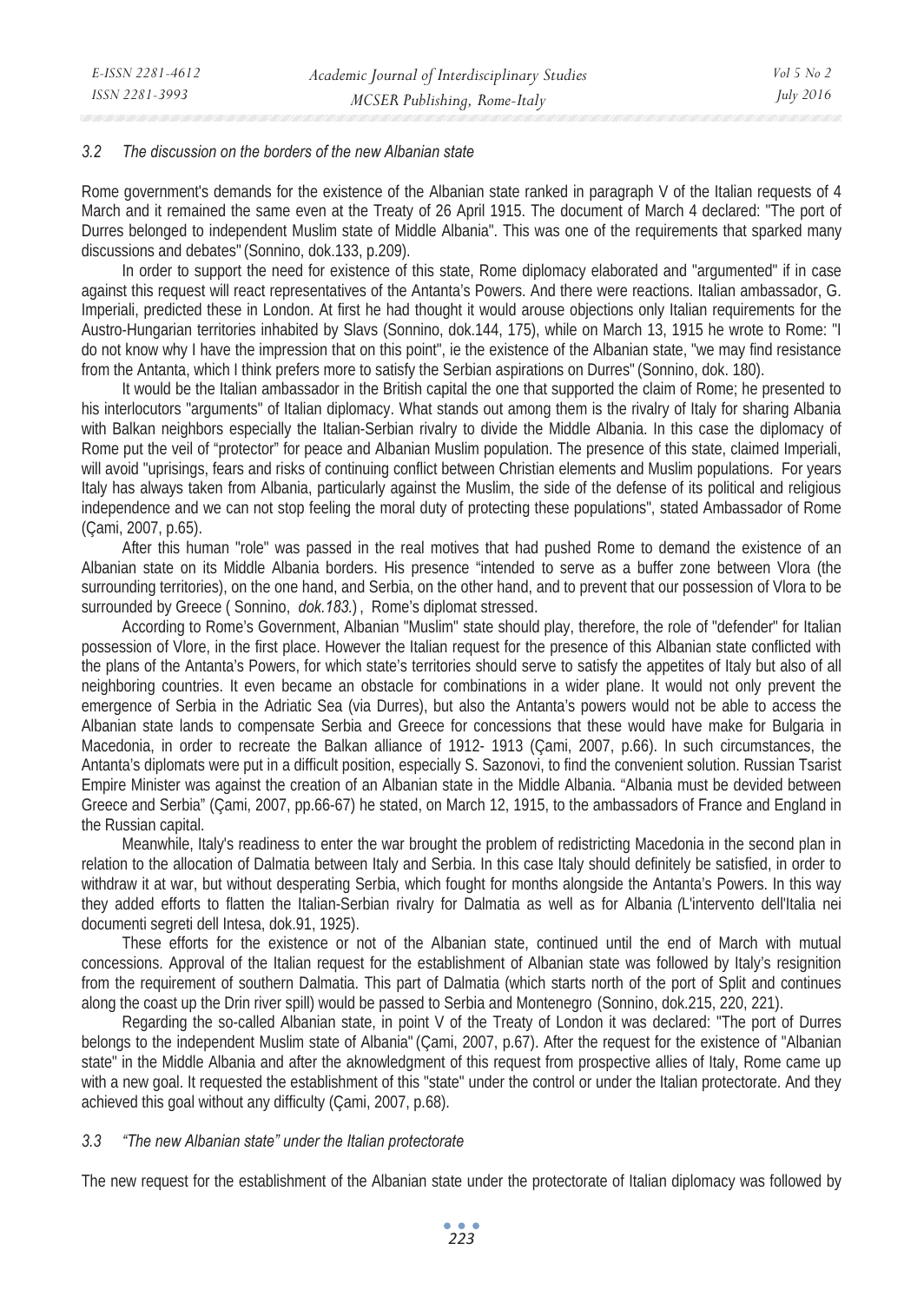| E-ISSN 2281-4612 | Academic Journal of Interdisciplinary Studies | $Vol_5$ No 2     |
|------------------|-----------------------------------------------|------------------|
| ISSN 2281-3993   | MCSER Publishing, Rome-Italy                  | <i>July 2016</i> |
|                  |                                               |                  |

new transactions. After quiting from Southern Dalmatia in favor of Serbia's, the diplomacy of Rome agreed to pass to Belgrade the the Dalmatian islands, for the annexation of which Italy had insisted until then (Sonnino, dok.250, 253), considering these "new concessions in favor of Serbia" and demanding compensation the setting of "Albanian state" under control or Italian protectorate in the form of his representation for the outside world. "In exchange for these omissions we request for Italy only ... diplomatic representation of the small Albanian Muslim state, which will not have enough funds to keep its missions ", S. Sonnino declared to his ambassador in London, Imperial, on April 14. This new request was not opposed by any of the partners of Italy (Sonnino, dok.253), pushed by political circumstances of the time, even Russia admitted it. Unable averting Italian expansion from the Balkan, the attention of Russian diplomacy focused on the elimination of this expansion on the Slavic lands. And they achieved this, although partly with the compensation for Italy on their claims in Albania. Therefore the request for the protectorate did not became an obstacle for the completion of negotiations and the signing of the Secret Treaty of London on April 26, 1915 (Çami, 2007, p.69). In this Treaty Italy's request of 14 April was included in point VII of the Treaty and was formulated thus: "Italy will be charged to represent the state of Albania in its relations with the outside world" (Sonnino, p.256).

Accepting this request constituted a new diplomatic success for Rome. Italy replaced with its control the international control of the six powers, situated on the Albanian state in 1913. Rome's government would be able to avert the current interventions of the external forces in the future Albanian "State", especially the neighboring Balkan monarchies, and would supervise closely the activity of Albanian political leaders. Understandably if the Antanta's powers would win the war and if the protectorate would be put into life (Çami, 2007, p.69).

T. Tittoni, then ambassador of Rome in France, noted this Italy's success. "After Sazonov accepted our last proposal for Dalmatia and Albania's diplomatic representation, which Sazonovi termed as a really Italian protectorate, my impression is that we have achieved a real success," he wrote to his boss, S. Sonninos, on April 17. "For us it is more important that the future state Albania to be a little smaller, but completely under our influence - went further Tittoni "(Sonnino, dok.267). The aim and essence of Italian expansionist politics to the Albanian issue was clearly expressed in these words of Tittoni.

## *3.4 The secret treaty of London and the Peace Conference*

If during the war The secret Treaty of London suffered substantial blow, after the war it was "buried" definitely. Its end came as a result of two different but convergent factors: a) the contradictions of major powers and b) the resistance struggle of the Albanian people (Puto, 1965, p.22) .

A. United States of America, which were displaying a tendency to come out of traditional "isolationism" and to play the role of arbiter in world affairs, they refused to recognize agreements concluded without their participation. The US government, through President Wilson declared in April 1919: "When Italy entered the war, they went on the basis of an agreement specified but secret affiliated with Great Britain and France, this agreement is now known by the name" the Treaty of London ". Since then circumstances have completely changed. Many other countries, small and large, went to war without having any idea of the secret agreement

... ". Except that "points of support which were given to Italy in the eastern Adriatic coast were intended to give them the opportunity to provide its coast by a maritime attack of Austro-Hungary" (Puto, 1965, p.22) By now, Austro-Hungary no longer existed.

On the other side, Italy at the Peace Conference asked not only the implementation of the Treaty of London, but also Fiuma, which was not foreseen in 1915. Its allies were not ready to give even what they had promised. Their wore their purely political motives with legal arguments, putting in doubt the validity of the Treaty of 1915. Italian delegation at the Conference of Paris, in June 1919, was in front of a statement of L'ovd-George and Clemenceau, through through which they announce that the Treaty of 1915 could serve only as a preliminary basis of further discussion, but can not be regarded as a perfect agreement, with legally binding character, because Italy had "violated obligations arising from art.2 of the Treaty by not immediately declaring war on Germany". In addition, another "partial" argument which the allies used was that Italy had withdrawn himself from the Treaty of London with the proclamation of Gjirokastra June 1917 (Puto, 1965, p.23) , where Italy as the counterweight of Austro-Hungary reasserted the independence of the Albanian state, under the protection of Italy.

It is true that following the diplomatic Anglo-Franco efforts Americans abandoned the " legal principality" and virtually recognized main provisions of the Treaty of 1915 on Albania memorandum of 9 December 1919 and the 14 January 1920 agreement that predicted a new division of the country. But the knot of contradictions was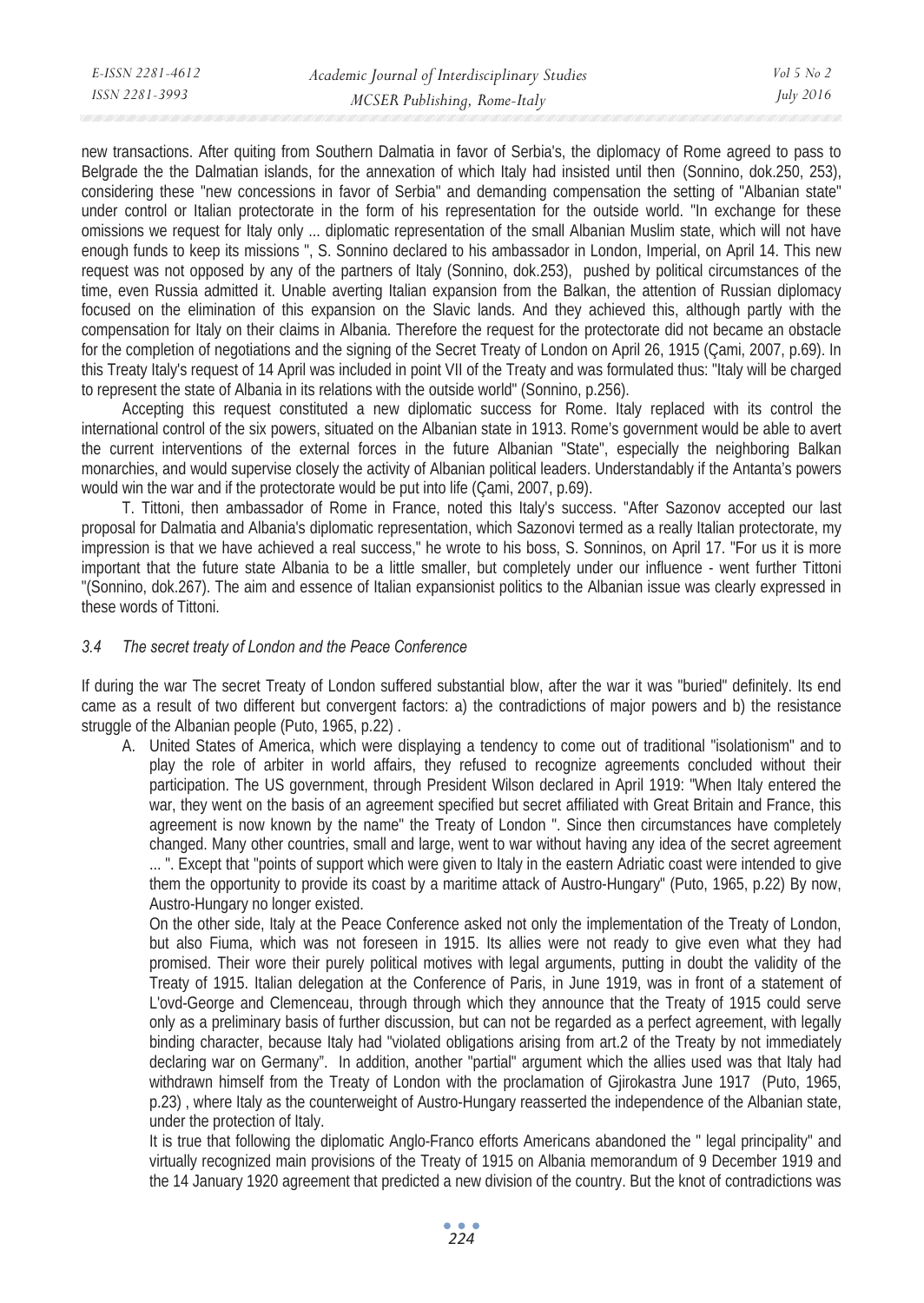not resolved. To the old American opposition was added the unpredicted oppose of Yugoslav, too. Assessing the presence of Italy in the Balkan Peninsula as a risk that could not be counterbalanced by the benefits of Albanian division, Yugoslavia decided to come out in favor of the decisions of 1913, so against the implementation of the Treaty of London, at least in the version of 1915 (Puto, 1965, p.23).

In the prememorien of Yugoslav delegation at the Peace Conference, addressed to Clemenceau's on January 14, 1920 it was stated: As for Albania, the delegation of the Serbian, Croats and Slovenes Kingdom notes again .... That the best solution would be to entrust the Albanian governance, as it was established by the Conference of Ambassadors in London in 1913, to an autonomous government without the intervention of any foreign state" (Quoted by the Memorandum of the Albanian delegation at the League of Nations, dt. 22 XI.1920, në AQH-DMJ, Folder "Acceptance of Albania to the League of Nations"). The agrrement on the division of Albania was all compromised.

B. The feeling of anger that seized the broadest masses of the people from the new plans for dividing Albania, became a cause for a powerful patriotic movement on a very high national basis. As the climax of this movement was Lushnja Congress in January-February 1920 and the War of Vlora, in June-August 1920. Assembly of Lushnja in January 1920 approved that "Albanians are ready to make any sacrifice until the last drop of their blood against any decision that could jeopardize their independence and national integrity" (Puto, 1965, p.24).

Italy, having proved themselves the strength of resistance of the Albanian people in the war of Vlora, was forced to sign the " Preliminary Protocol» of Tirana on 2 August 1920 in Article 2 which stated:« The Italian government, to provide proof of its feelings *of respect for Albanian sovereignty over Vlora and for territorial Albanian integrity* would withdraw Italian troops who are deployed in Vlora and its coast, as well as in the rest of Albania " (Puto, 1965, p.24).

With this open denunciation of the Italian party, as a party expecting the major benefits, the whole affair of the secret Treaty of London, with all zigzags and numerous vicissitudes, should be considered closed once and for all. Any further discussion regarding its validity was futile and meaningless.

## **4. Conclusions**

Albanian nation being between two of the greatest europian ancian civilizations of Greek and Latin, could not be insignificant in the context of European culture and history. Our southern greek neighbors have understood the vitality of this nation with the contribution of our compatriots in the formation and development of the Greek state, ranging from Arvanites and the top leaders of the Greek Revolution. The overseas Italy has historically recognized the Albanian contribution to European history, with the great Skanderbeg, rider of Western civilization. Historical moments, with political stir of the time like the First World War, must not be so dramatically influencing the Italian diplomacy, as to go to an extreme position of forgetfulness of a nation as were the Albanians. Indeed Albanian nation was not telling yet the signs of recovery, at the beginning of the XX century, but Italy had to take into account agony of centuries that the Ottoman Empire imposed to Albanians, as revenge against our hero Scanderbeg who hampered their plans on European conquest. The secret Treaty of London showed that when a country's political class as was Italy, loses the sense of understanding while facing pressures, but historical forgetfulness too, becomes a imperialist class with consequences against its nation. This treaty once again brought to light the hidden intentions of Albania's neighbors, but also mobilized Albanians to fend their country's fate. The failure of this treaty also due to Albanian resistance to the predatory aims of the neighbours showed that when you fight for a right cause the support delays but does not forget. Despite some negative historical facts, Albanians continue to see to Italy a fraternal neighbor, a support on their way to European integration.

## **References**

Albanian issue in international acts (1867-1912), V. I, d. nr.30 Albanian People's History v. III Andelman, David A. (2008). *Wrecked peace; Versajë 1919 and the price we pay today.* Tirana: Toena Çami, M. (2007). *Albania in the course of history (1912-1924)*. Tirana: Onufri Çami, M. (1987). *Albania in international relations 1914-1918,* Tirana Dervishi, K. (2006). *Albanian State History 1912-2005.* Tirana Jacques, Edwin. (1995). *ALBANIANS history of the Albanian people from antiquity to the present day*. The Feather Card